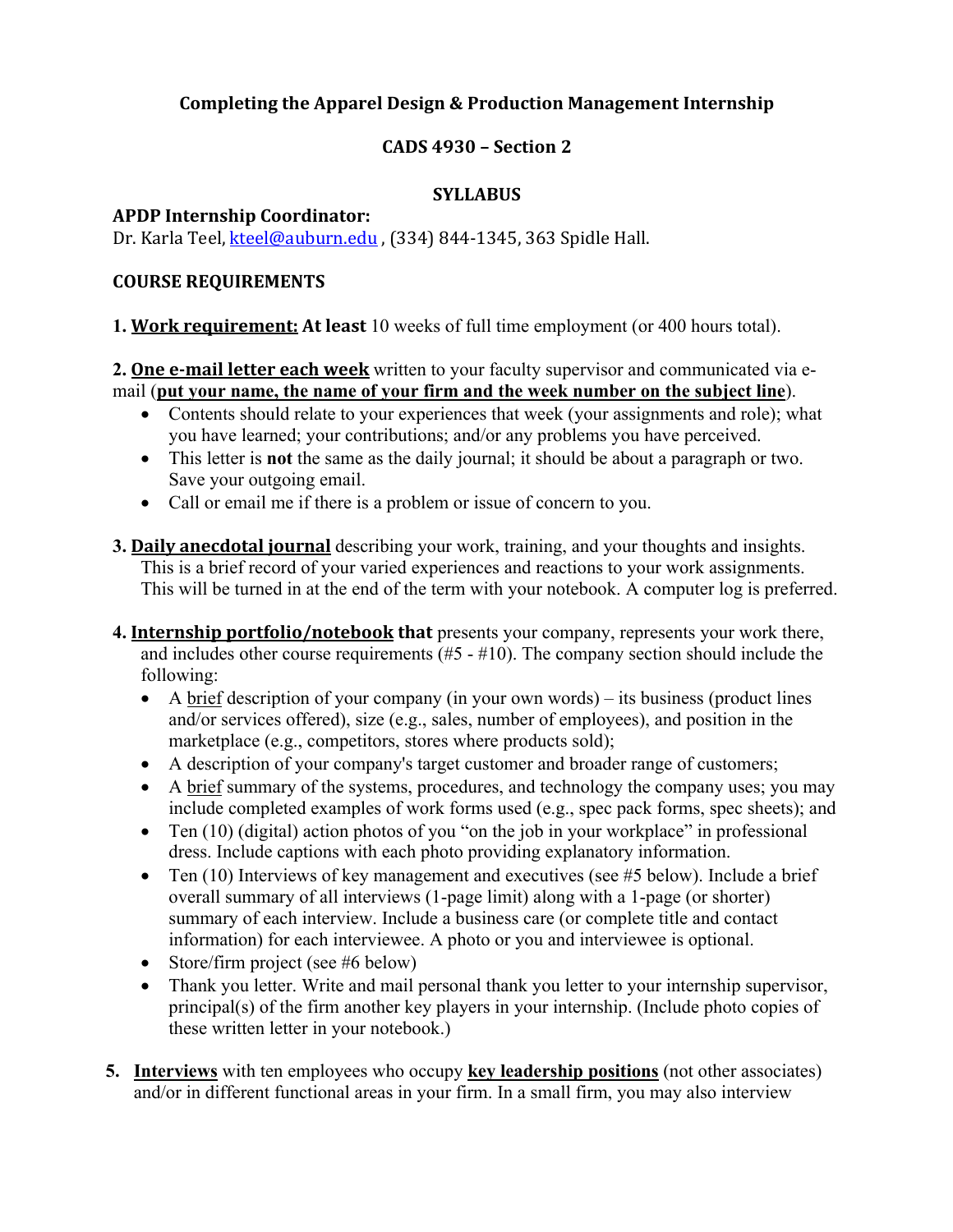vendors or professionals in related businesses. **These are to be one to one, face-to-face interviews. In a small setting, you may also interview vendors, executives in competitive firms, or executive level professionals in related businesses.** The objective of these interviews is to introduce you to varied functions, perspectives and approaches to the same business **at the executive level**. So interview only top management &/or corporate level executives. Begin interviews early in your internship and finish them by mid-term. **For a 1 page summary of each interview, list the person's name, complete position/title, company, contact information, and date/time/place of the interview, at the top of the page.** Include their business card in the hard copy of your portfolio/notebook (if they have business cards). You may add a photo of you with the person you're interviewing. No group interviews, e-mail or survey interviews. In addition to individual interview summaries, also include a brief overall summary (1-page limit) of all the interviews (combined) to summarize your impressions and any themes that emerged as you reflect on the interviews.

#### **Suggested Interview Protocol/Questions:**

- Briefly summarize your career path, your current position, and future goals.
- What the "primary responsibilities" of this position?
- What are the major challenges of this position?
- What competencies are necessary for success in this position?
- What advice would you offer a college student interested in a career in this industry?
- What current trends or issues have the greatest impact on this job and business?

Because the people you interview are busy, carefully prioritize your questions before the interview. Keep your questions limited in number. Be professional in manner and appearance.

**6.** Internship project – You must complete a project to solve a problem or capitalize on a work related opportunity. Before beginning your project, you must submit a **project proposal** first faculty supervisor is \_your 4<sup>th</sup> week of work\_\_ [a date determined by the faculty to your work supervisor, and then submit the project proposal with the work supervisor's signature to your faculty supervisor. **The deadline for project proposal submission to the supervisor**]. Your internship project proposal must include **three sections** as instructed below (**2 pages maximum**):

#### *Proposal Section 1: Problem/Opportunity and Goals*

This section should start with a description of the specific problem of the firm that your project will target to solve or the particular opportunity given by the firm that you will use for your project. This description needs to contain specific information about what the problem/opportunity is and why it is important for the company to solve the problem or do well in completing the work for the opportunity.

Then, the statement of the problem/opportunity should be followed by a statement of specific goals that you hope to achieve as a result of your project. The scope of these goals varies by the nature of the project. In any case, the goals must be SMART goals (Specific, Measurable, Attainable, Realistic, and Time-specific). Also explain how these goals will benefit the firm.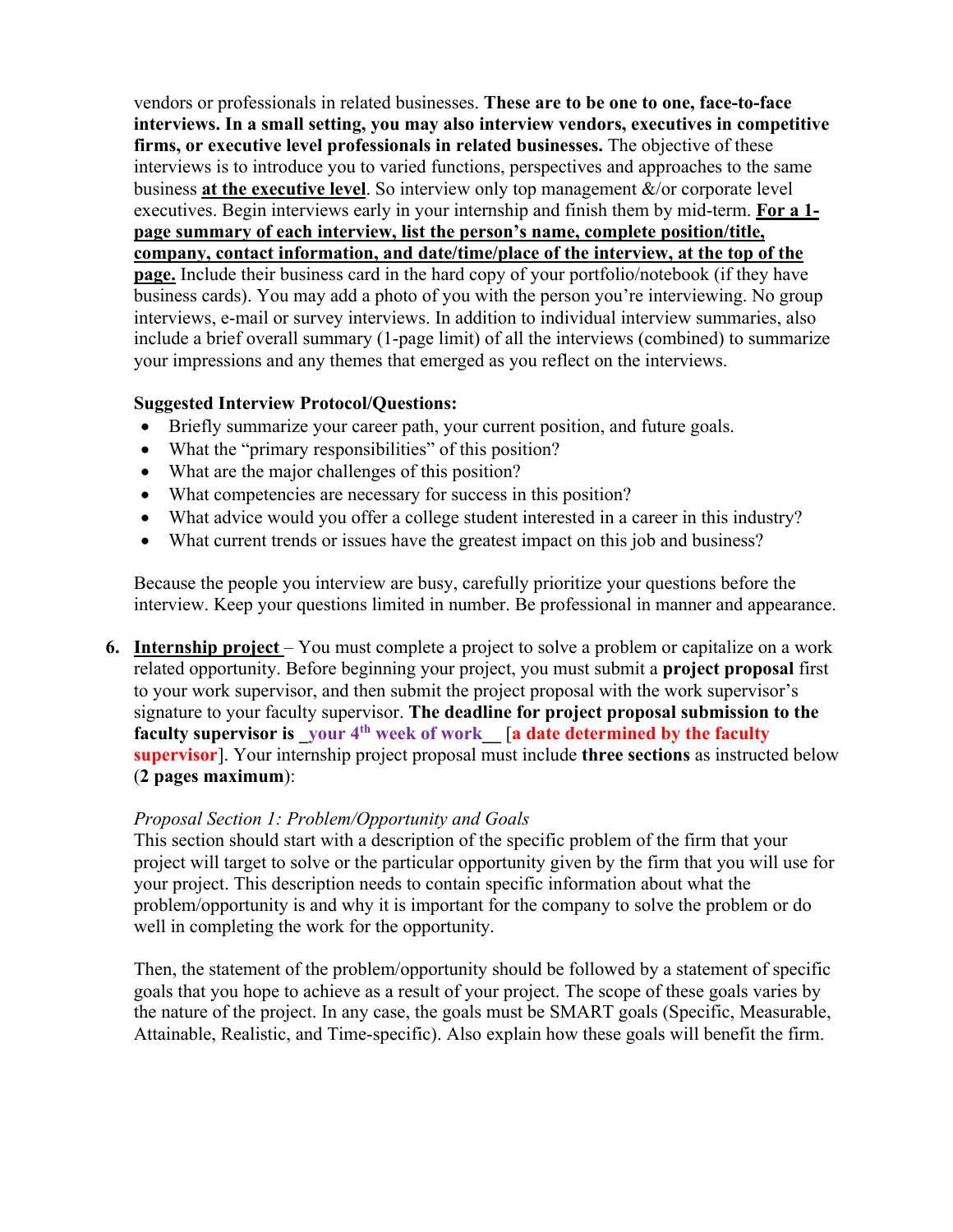## *Proposal Section 2: Plan of Action*

This section should describe the specific actions (or steps) that you will take to solve the problem (or complete the work for the opportunity) stated in the previous section and achieve the stated goals. This description should provide the details of "what" will be done "when," "where," and "how" as well as "who" will be involved in each action (or step).

## *Proposal Section 3: Plan of Evaluation*

This section should be used to explain how you will objectively document success in meeting your stated project goals. The plan of evaluation must specify how you will assess whether or not "each" of the goals is achieved. Depending on the nature of each goal, its evaluation may need to be done through securing qualitative feedback from the people involved (e.g., supervisor and colleagues' verbal feedback, customer feedback, etc.), or done through some quantitative measures or numbers (e.g., improvement of sales or other firm operation records, direct measures of project success devised by the firm, etc.). You will need to examine each goal stated in Section 1 carefully in order to develop its appropriate evaluation plan.

 according to the approved plan of action and evaluation. Your **final internship project** must Once your project proposal is approved by the faculty supervisor, complete the project include five sections [**5 pages maximum**, including text and visual documentation (pictures, charts, illustrations, etc.) to show the process (before & after)], following the outline below:

- 1. **Problem/Opportunity and Goals:** The same content as Proposal Section 1 explained above.
- 2. **Plan of Action:** The same content as Proposal Section 2 explained above.
- 3. **Procedure:** Briefly describe how you actually executed your plan to meet the goals and measure your success in meeting each goal.
- 4. **Outcome:** Findings presented in text, charts, tables, pictures, etc.
- 5. **Evaluation of the Outcome:** Document your success in achieving your goals, according to methods you proposed in the Plan of Evaluation from your Proposal Section 3 (explained above). Explain why you did or did not meet a goal. What would you do differently "next time?"
- **7. Self-evaluation** (one page) Evaluate yourself as to how you handled yourself at work (e.g. working in a similar environment. Include your reaction to your supervisor's evaluation. your work habits, thoroughness, reliability, assertiveness, role as a team member, and contributions); your reaction to the supervision received, and your potential (and desire) for
- **8. Program analysis** (one page) Evaluate your preparation for the internship. (1-page)
	- What courses or course activities were most helpful to you?
	- Were there any assignments that particularly prepared you for this internship?
	- Is there anything you would have benefited from knowing better? Were there any situations when inadequate preparation interfered with you doing your best?
	- Are there any courses which you wish you had elected to take?
	- Are there any curricular topics which should be strengthened?